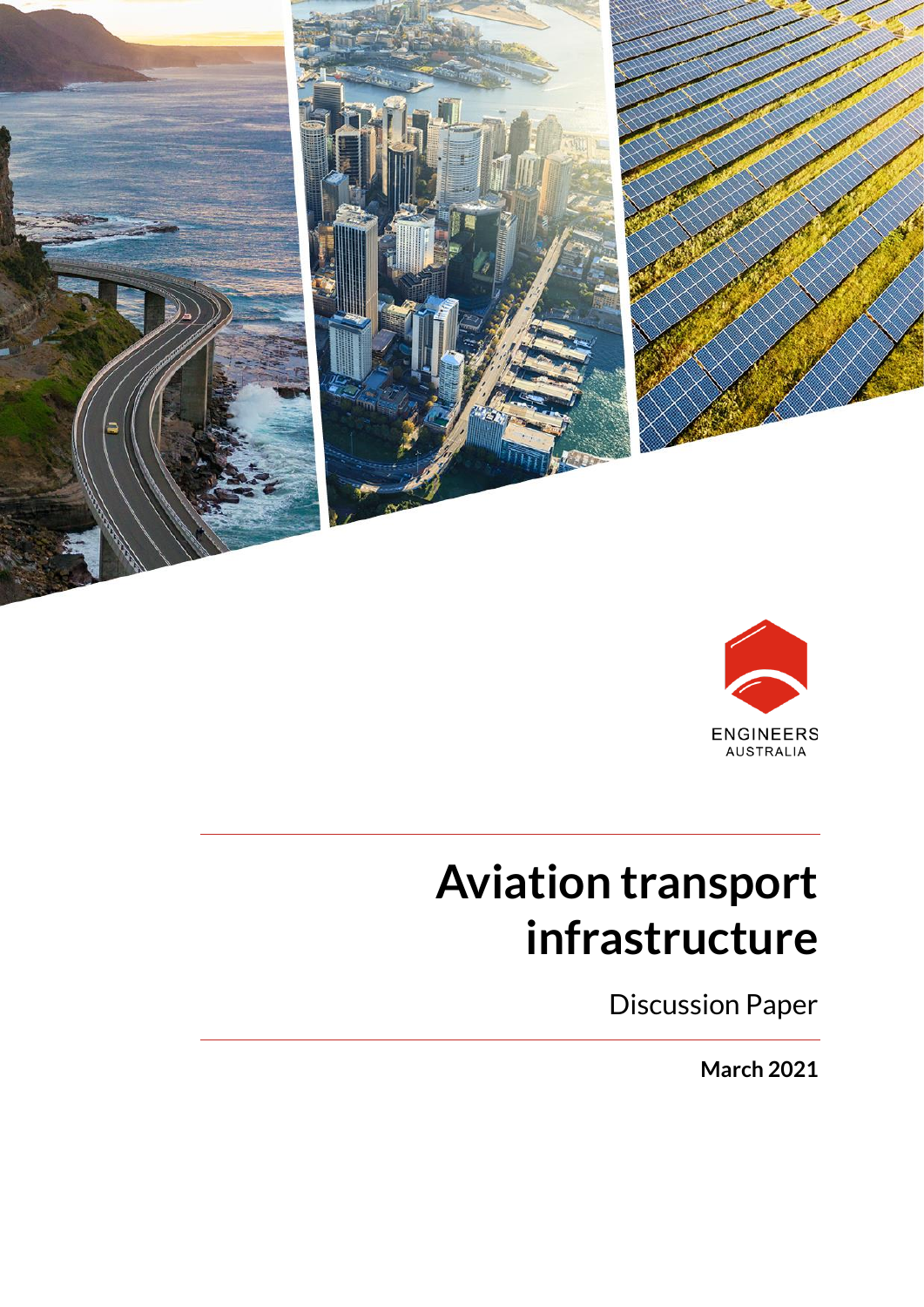

Aviation transport infrastructure

Engineers Australia 11 National Circuit, Barton ACT 2600 Tel: 02 6270 6555 Email[: policy@engineersaustralia.org.au](mailto:policy@engineersaustralia.org.au)

www.engineersaustralia.org.au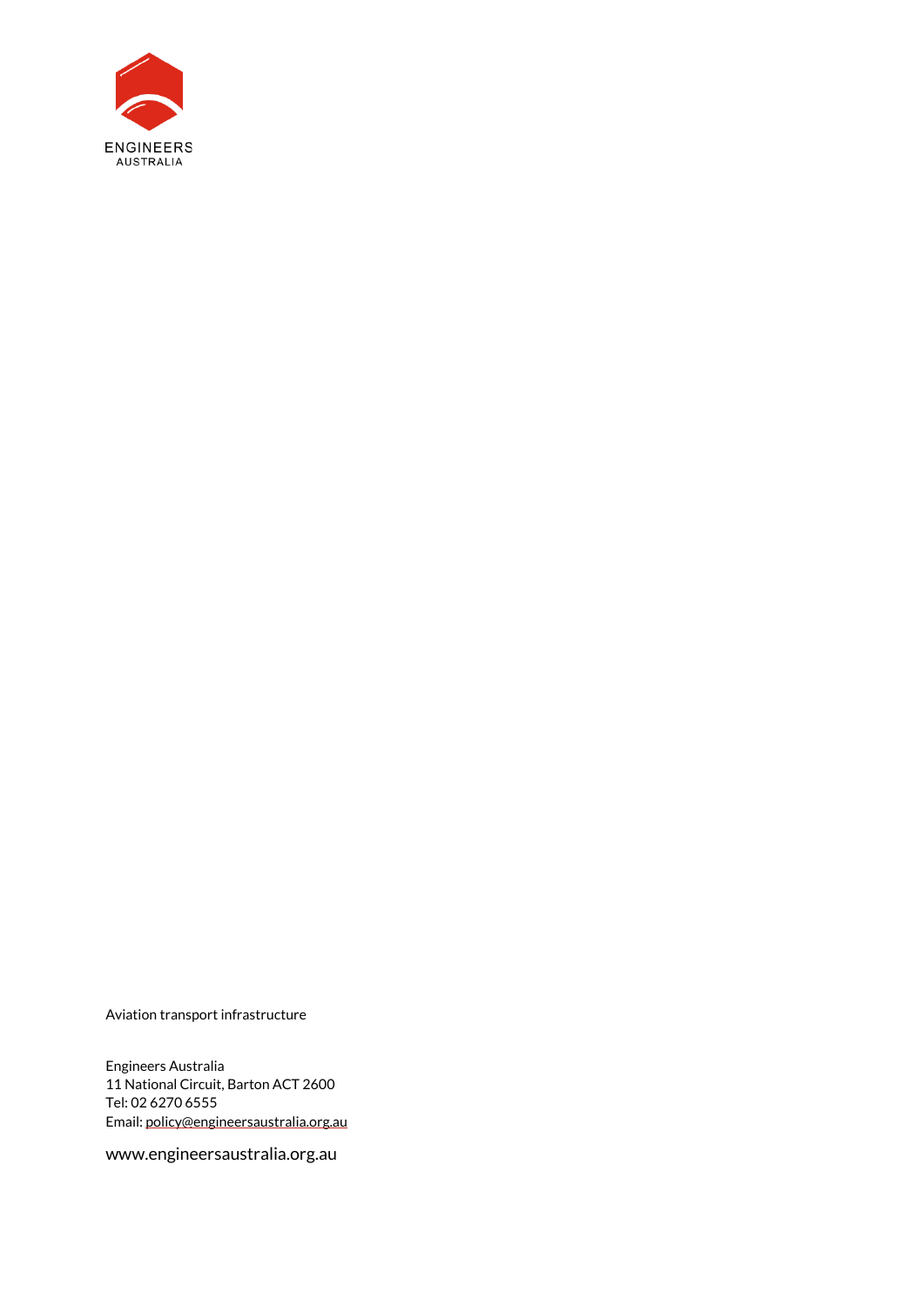# **Table of Contents**

| 1. |     |           |  |
|----|-----|-----------|--|
| 2. |     |           |  |
|    | 2.1 |           |  |
|    | 2.2 |           |  |
|    | 2.3 |           |  |
|    | 2.4 |           |  |
| 3. |     |           |  |
|    | 3.1 |           |  |
|    | 3.2 |           |  |
|    | 3.3 |           |  |
|    | 3.4 |           |  |
|    | 3.5 |           |  |
|    | 3.6 | Safety 10 |  |
|    | 3.7 |           |  |
|    | 3.8 |           |  |
|    | 3.9 |           |  |
| 4. |     |           |  |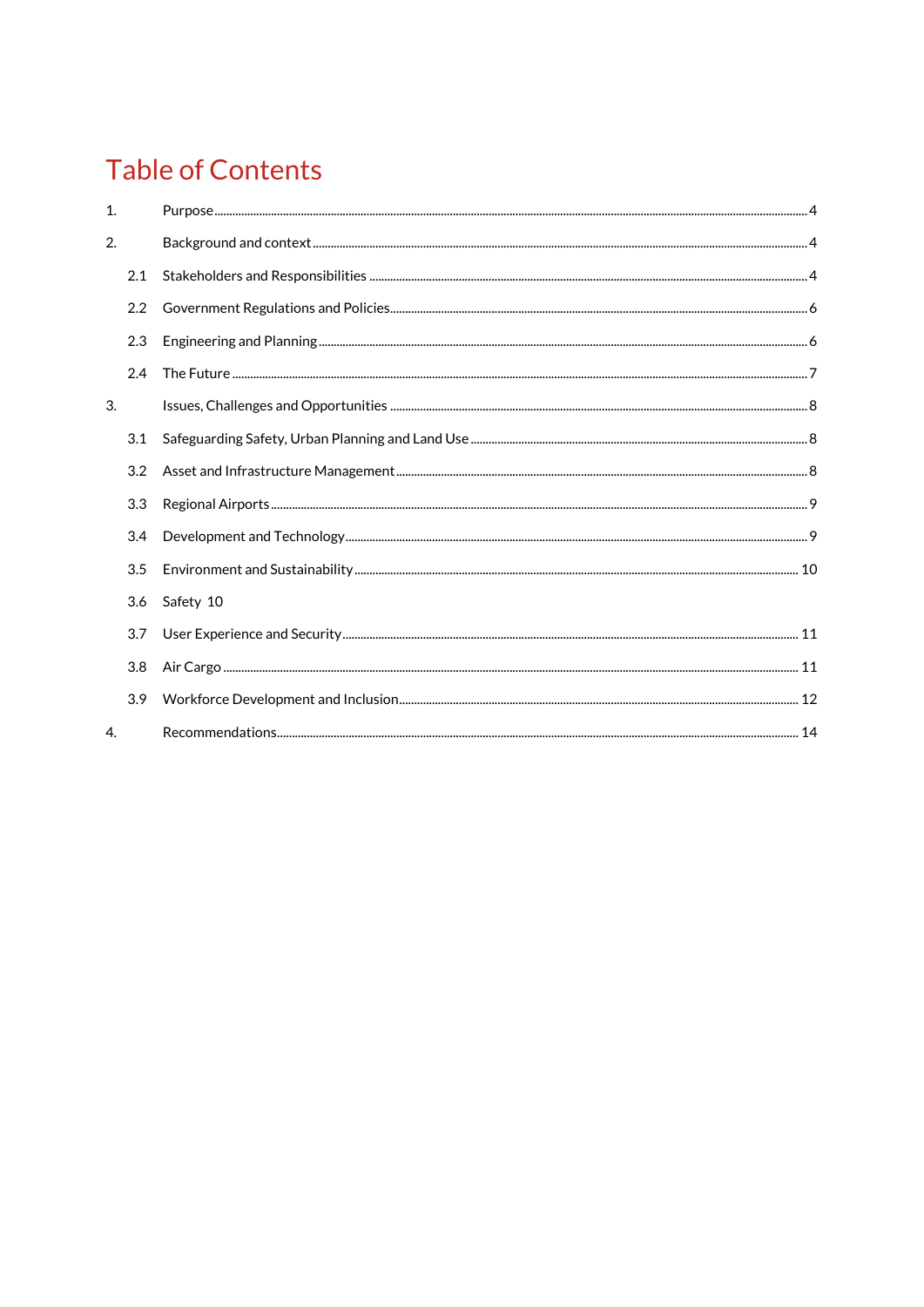# <span id="page-3-0"></span>**1. Purpose**

This document has been produced by the Transport Australia society (TAs) of Engineers Australia with an aim to improve aviation in Australia. It does not represent a formal position statement of Engineers Australia but is intended to inform discussions contributing to Australia's aviation economy, which is essential for communities, industries, businesses, and tourism. The focus of the paper is on the airport, from the air to the land side, including transport infrastructure planning and engineering, today and in the future.

# <span id="page-3-1"></span>**2. Background and context**

Aviation is critical to Australia's prosperity due to our relative geographic isolation requiring long distance coverage both nationally and internationally. Aviation is essential to passenger travel and freight, and connects and providing services for Australian communities. It is essential for the international tourism, business, and education markets, enabling overseas travel for Australians and international visitors. The resources sector and other critical industries, such as trade-exposed high value, security sensitive and time critical freight, also see air transport as essential to their business. Australia's aviation industry contributes \$18.42 billion to the Australian economy in 2018 with an estimated annual revenue being \$45.98 billion. The industry employs more than 93,000 people<sup>1</sup>, despite being under intense pressure from many economic, social, technological and environmental factors. The Australian aviation industry served ove[r 3.5 billion passengers](http://www.icao.int/Newsroom/Pages/Continuing-Traffic-Growth-and-Record-Airline-Profits-Highlight-2015-Air-Transport-Results.aspx) and carried more tha[n 50 million tons of cargo](http://www.ibtimes.com/) prior to COVID-19 in 2017, as shown in Figure 1.

The impact of COVID-19 has been severe on the whole of the aviation industry, with demand dropping dramatically to unsustainable level. <sup>2</sup> Many airlines have been forced to consider structural and business model transformation to encourage long-term profitability and limit associated risks. The repercussions of COVID-19 and associated restrictions have been industry wide, including airports and associated aviation service providers. Airport investment and profitability models have been severely disrupted, particularly since businesses have been relying on long term, continual growth in demand. Market confidence in aviation investment and risk appetite will be diminished as a consequence. Therefore, it is expected that different business approaches must emerge.



Figure 1: Passenger and international freight movements by aircraft in Australia <sup>3</sup>

### <span id="page-3-2"></span>2.1 Stakeholders and Responsibilities

The nature of the airport sector requires synergistic stakeholder collaboration, as illustrated in Figure 2 below. key stakeholders include airport owners, airlines, air traffic management, regulators, services providers and other participants<sup>4</sup>. However, the operations of service industries, engineering, avionics, security, border control, tourism operators, aeromedical services and training providers must be integrated to enable maximum efficiency and

<sup>&</sup>lt;sup>11</sup> Australian Industry and Skills Committee, Introduction to Aviation.

https://nationalindustryinsights.aisc.net.au/industries/transport/aviation

<sup>&</sup>lt;sup>2</sup> Pearce (2020). COVID-19 Outlook for the airline industry 2020-2021. IAT[A https://www.iata.org/en/iata-](https://www.iata.org/en/iata-repository/publications/economic-reports/airline-industry-economic-performance-june-2020-presentation/)

[repository/publications/economic-reports/airline-industry-economic-performance-june-2020-presentation/](https://www.iata.org/en/iata-repository/publications/economic-reports/airline-industry-economic-performance-june-2020-presentation/) <sup>3</sup> Productivity Commission (2019). Economic Regulation of Airports. Overview & Recommendations. Canberra: Australian Government.

<sup>4</sup> CASA (2016). Sector Risk Profile for the aerodrome sector. Canberra: Australian Government.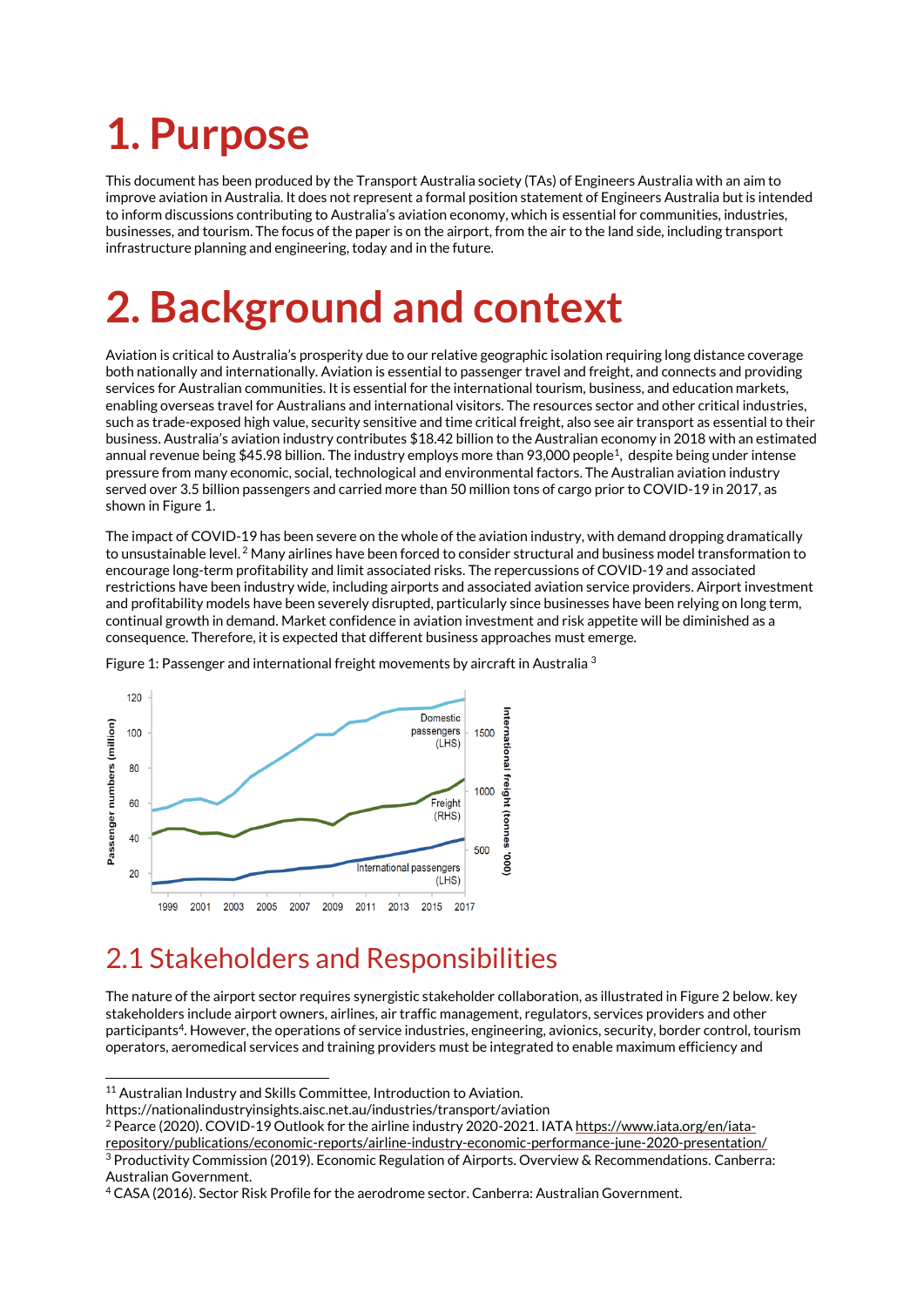resilience. While there are certainly significant participants in the industry with essential market power, collective and holistic industry effort will be required to maximise productivity. Governments, private businesses, and other interested parties cannot solve these challenges in isolation.

Most of Australia's major airports are owned by the Commonwealth and are operated on long-term lease by private operators under regulated oversight $^5$ . Most regional airports are owned and operated by Local Governments, after being divested by the Commonwealth from the 1950s through to the 1990s<sup>6</sup>. Some larger airports are privately owned, and a few are leased from Local Governments recently. Figure 3 provides an overview of the size and distributions of the airports across the country.

Figure 2: Main stakeholders in the airport sector<sup>7</sup>



<sup>5</sup> Department of Infrastructure, Transport, Regional Development and Communications (DITRDC), Airports: <https://www.infrastructure.gov.au/aviation/airport/index.aspx>

<sup>6</sup> House of Representatives Standing Committee on Transport & Regional Services (2004), Final Report of the Regional Aviation and Island Transport Services Inquiry, p. 74.

<sup>7</sup> Adapted from CASA (2016). Sector Risk Profile for the aerodrome sector. Canberra: Australian Government.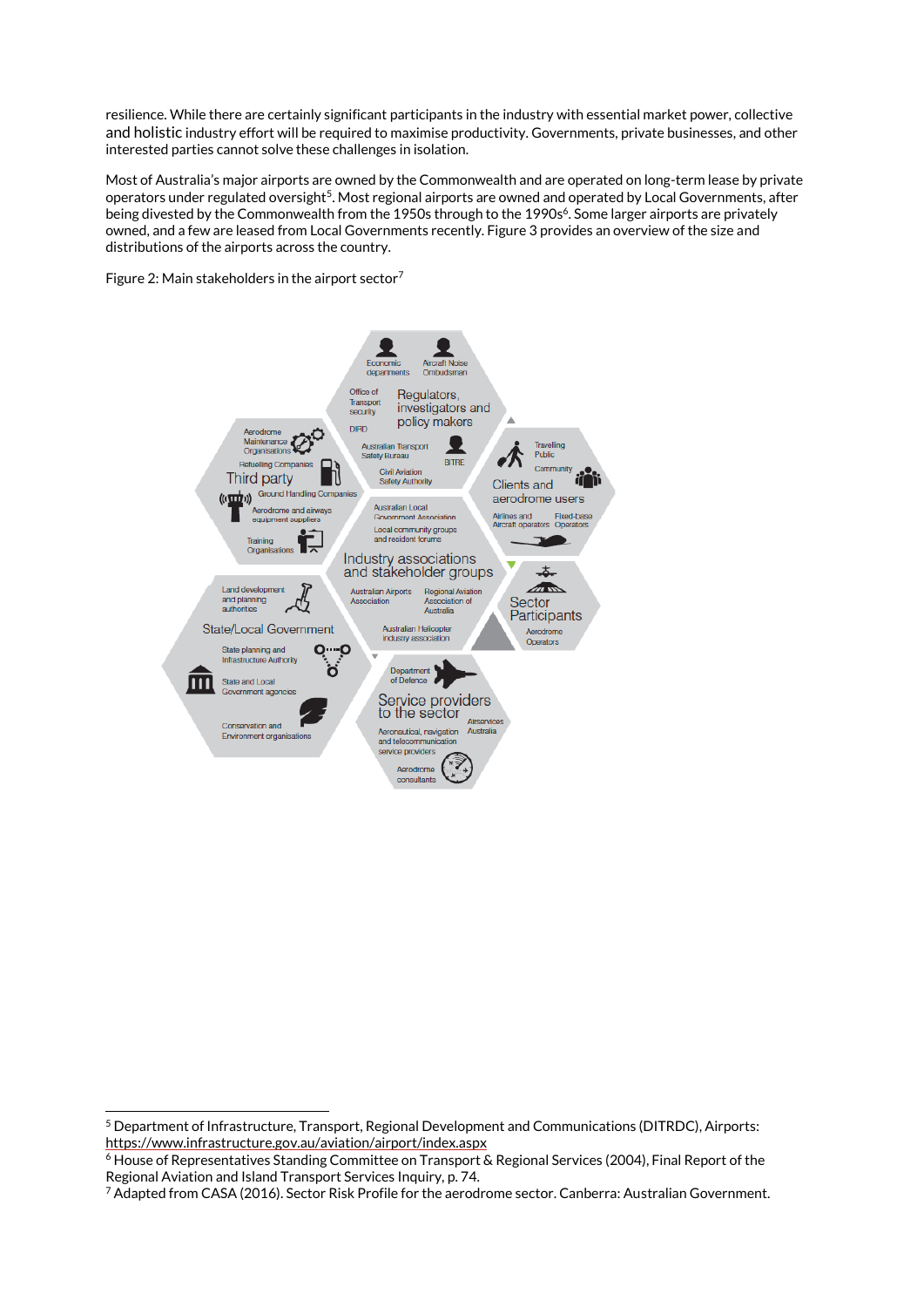#### Figure 3: Australia's top 40 airports in 2018–19 by passenger throughput<sup>8</sup>



#### <span id="page-5-0"></span>2.2 Government Regulations and Policies

The Commonwealth Government exerts the greatest influence on aviation policy in Australia. The Commonwealth controls market entry by international carriers, airspace, security, navigation, safety, and provides subsidies to regional and smaller airports, and some level of investment in other selected airports. The States, on the other hand, play a minor role in subsidies, investment in airport access and land use planning. Local Governments are almost wholly responsible for local airport funding and managing land use planning around airports. During COVID-19 all sectors in aviation industry modified their financial activities including reducing fees and providing subsidies.

The Australian air transport sector operates within a complex regulatory environment that reflect the evolving nature of the sector and the roles of governments over time. The main aviation regulator is the Department of Infrastructure, Transport, Regional Development and Communications (DITRDC), which advises the Government on the policy and regulatory frameworks for Australian airports and the aviation industry. DITRDC manages the administration of the Government's interests in the 22 Federally leased airports, including land use planning and airport safeguarding, and has also overseen the construction of Western Sydney Airport.

DITRDC is also responsible for oversight of the aviation industry's airspace management organisation, Airservices Australia, and the national civil aviation safety regulator, the Civil Aviation Safety Authority (CASA). Airservices Australia is responsible for air traffic control, flightpath and noise management, as well as the provision of airport firefighting services at Australia's busiest airports. CASA is responsible for regulating and overseeing safety for the aviation industry in general. Until 2017, transport security was regulated and managed by DITRDC, but was moved to the new Department of Home Affairs (DHA) and renamed as the Aviation and Maritime Security Division (AMS). AMS is the aviation security regulator, setting standards, specifications, and procedures for security screening at all Australian airports. DHA is also responsible for border control at international airports through the Australian Border Force, which manages the immigration and customs function. The Australian Quarantine and Inspection Service is responsible for enforcing Australian quarantine and biosecurity laws, as part of the Department of Agriculture, Water and Environment.

### <span id="page-5-1"></span>2.3 Engineering and Planning

The success of any airport relies on whole of life holistic management and consideration of all components, from conception, design, construction, installation, operations, and maintenance, to decommissioning. Whilst it is difficult to predict the short-term recovery in domestic air passenger travel in post-pandemic Australia, there are signs of recovery as shown in Figure 4 below. Airport operators must be ready for significant growth in demand at some point in the future, which may outstrip capacity. Major city airports are becoming Airport Cities - hubs of society and commerce, incorporating airport, hotels, entertainment, residential and retail facilities. Therefore, robust planning, forecasting, and engineering designs are an imperative. Accurate descriptions of future scenarios are required for

<sup>8</sup> Australian Infrastructure Statistics Yearbook, Bureau of Infrastructure, Transport and Regional Economics (BITRE), 2019.

Note that there are approximately 180 public airports in Australia.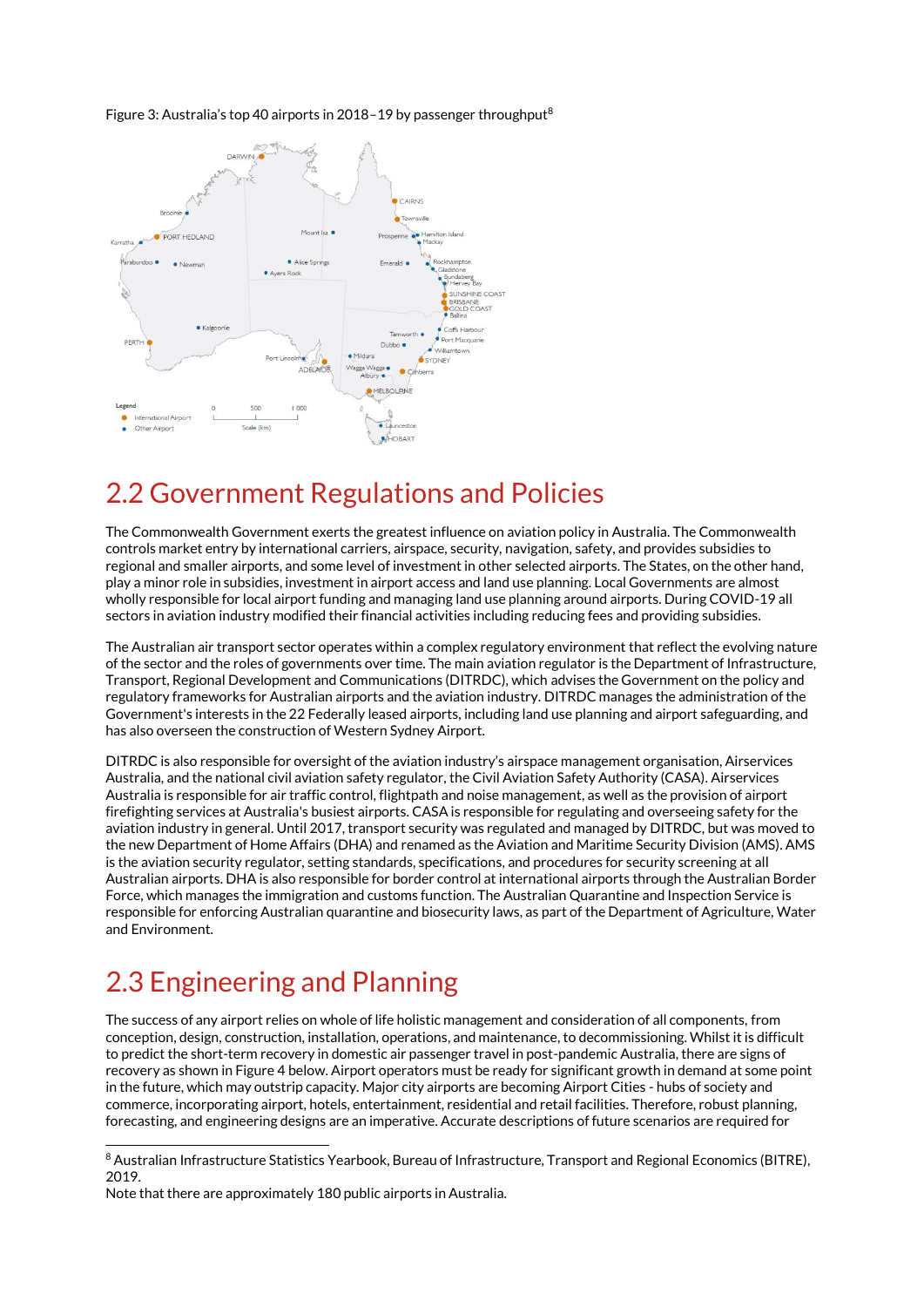planning of airport capacity, facilities and services. This requires sound data for airlines and airports, robust passenger and freight scenario modelling, clear expectations of outcomes, and defined future deliverables. Engineering, planning, and analytical skills, together with robust systems and processes are required to plan for the future and for all stages of engineering activity.



Figure 4: Domestic flights in Australia in 2020<sup>9</sup>

City airports require close integration with surrounding land use, access, and services. Government strategic, economic, land use and transport planning, must relate to the future planning of airports. In response to Commonwealth Government oversight, large airports prepare sophisticated and detailed master plans that are regularly updated. State Governments have long-term land use and ground transport plans, which describe the activities surrounding airports, and access for freight and passengers on roads and public transport. It is therefore essential that the plans, infrastructure investment and development are complementary and integrated in time and function.

Local Governments are responsible for the day-to-day operation of most regional airports, for which the main funding sources are via council rates, airlines and local businesses. Only few regional airports are commercially viable and meet both the operating and capital costs, with some only able to meet their operating costs<sup>10</sup>. However, many are financially unviable but provide service and an intangible economic value to the community. Since many councils struggle to finance ongoing maintenance, regional airports seek efficient and effective ways to manage infrastructure with limited resources. Traditional asset management has changed from a maintenance management focus to one of long-term planning, renewal and holistic lifecycle management. State and Commonwealth Governments also contribute to the infrastructure, security facilities or subsidies for services where regional local governments do not have the financial capacity to sustain unprofitable airports indefinitely. In addition to these challenges, smaller regional airports struggle to attract skilled workers and a consistent pattern of quality services. This issue can be managed through national standards and guidelines for planning, asset management, engineering, and financial management.

#### <span id="page-6-0"></span>2.4 The Future

Society, business, technology, and the environment are changing rapidly. Some innovations are so different, significant, and unpredictable, that they disrupt the present equilibrium and challenge current management and engineering approaches. In aviation, aircraft design and operation, safety, security, business, and environmental practices must continually adapt and evolve. Global geopolitics and economics influence change in Australia's passenger markets and services, with the expansion of the operations to places like India, South Pacific, South East Asia, and perhaps other areas like South America. Due to the scale and complexity of aviation, many changes will be relatively gradual and staged, compared to other more flexible sectors.

Australia is also subject to international aviation regimes governing environmental, marketing and technology standards, in which Australia has little capacity to influence global changes. Over time, new technologies like electric aircraft may significantly impact traffic, operations and infrastructure. Other technologies may also affect the way freight is transported, where services are located, how safety and security is ensured, how skills are provided and how consumers behave $^{11}$ . Reponses to inevitable change must be being agile and proactive. Awareness and international engagement and benchmarking will be essential to ensuring our national and industry interests are maintained. Broad

<sup>9</sup> [https://www.abc.net.au/news/2020-11-29/border-restrictions-smashed-interstate-travel-during](https://www.abc.net.au/news/2020-11-29/border-restrictions-smashed-interstate-travel-during-coronavirus/12927456)[coronavirus/12927456,](https://www.abc.net.au/news/2020-11-29/border-restrictions-smashed-interstate-travel-during-coronavirus/12927456) based on data from Bureau of Infrastructure, Transport and Regional Economics (BITRE). <sup>10</sup> Department of Transport (WA) (2020). *Draft WA Aviation Strategy 2020*.

<sup>11</sup> ICAO (2020). Future of Aviation webpage[, https://www.icao.int/Meetings/FutureOfAviation/Pages/default.aspx](https://www.icao.int/Meetings/FutureOfAviation/Pages/default.aspx)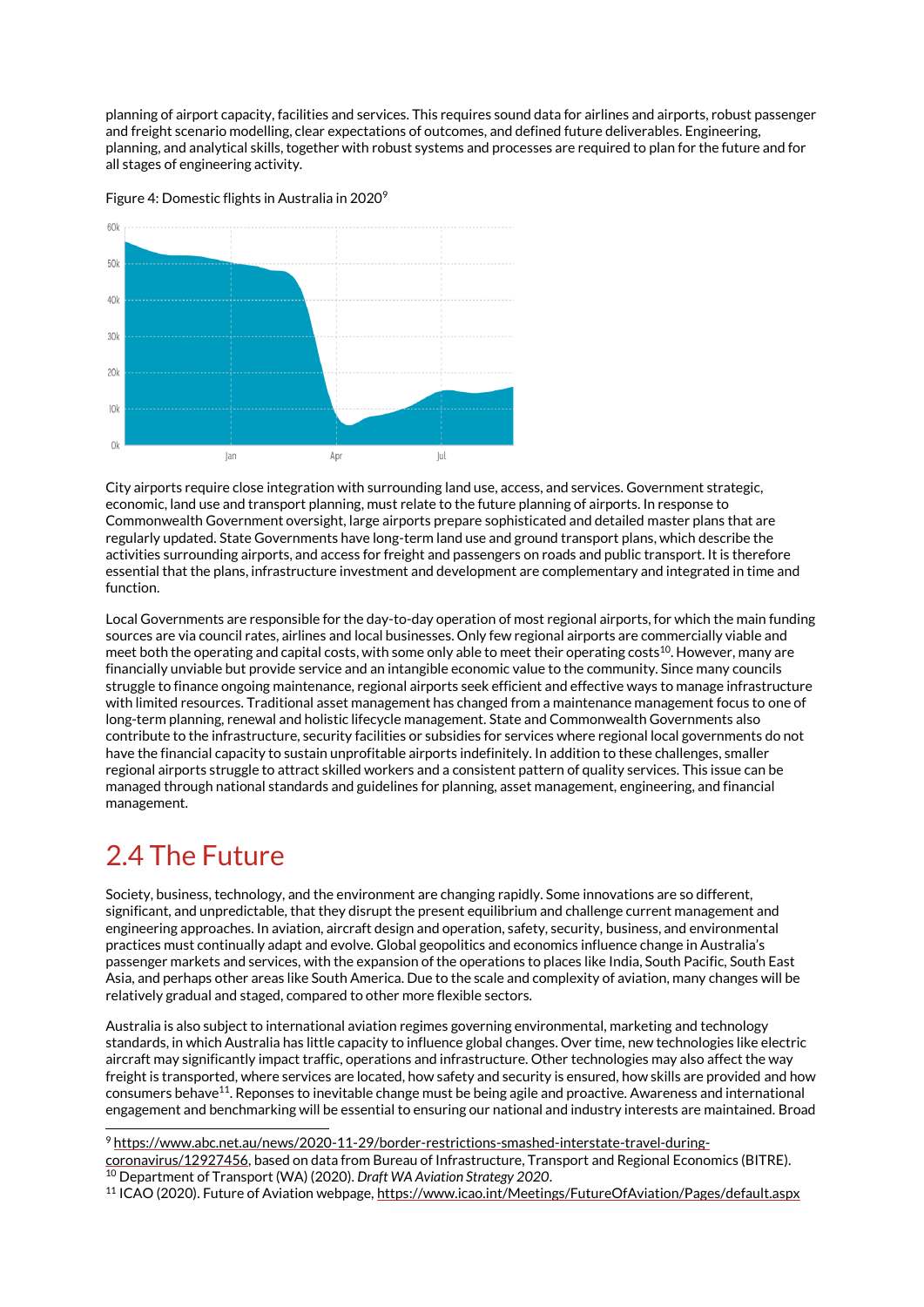analysis of information, planning, skills, processes, regulation, and collaboration that benefits Australian aviation as a whole is required $^{12}$ .

# <span id="page-7-0"></span>**3. Issues, Challenges and Opportunities**

### <span id="page-7-1"></span>3.1 Safeguarding Safety, Urban Planning and Land Use

The Australian Government retains a critical role in airport safeguarding through its ownership of the National Airports Safeguarding Framework (NASF) and the National Airports Safeguarding Guidelines (NASAG), which have been in effect since 2012. These documents provide guidance to airports, state and local government and other stakeholders, to better coordinate land-use, transport, and infrastructure planning around airports. They are particularly important in setting buffer zones to resolve land use disputes. This is common where pressure for higherdensity redevelopment exists, and where different modes of transport compete for land use, and other infrastructure around airports, leading to a significant encroachment of airports. Australian Government's *Inquiry into Freight and Supply Chain Priorities* identified the protection of existing airports against restricted use by surrounding land use and the protection of land for future facilities and corridors as a priority area for critical action for governments across Australia. <sup>13</sup> Jurisdictional strategies for protecting freight corridors and strategic facilities from encroachment are inadequate, and need to be strengthened to ensure airport operations are not constrained in the future $^{14}$ .

While most jurisdictions have referenced the NASF in their strategic planning policy documents, not all jurisdictions have made the required legislative changes to planning laws and planning schemes to embed the NASF. There is a constant tension between state and local government strategic planning policies for major and regional cities, and airports' ability to operate safely and relatively unconstrained. Striking the right balance between the airports' objectives and those of surrounding areas, directly affects the acceptance of the airport's operation by the surrounding community and within its broader urban context.

#### <span id="page-7-2"></span>3.2 Asset and Infrastructure Management

Asset and infrastructure management is commonly used by organizations around the world to coordinate the safe, secure, and environmentally sound lifecycle management of assets in a cost-effective manner. <sup>15</sup> Airport infrastructure asset management has been evolving steadily in the last couple of decades. A move to private ownership and the regulatory monitoring of price and service levels has resulted in a focus shift to the optimization of airport physical assets management across Australia. This recognises the need to move the infrastructure investment from construction to a focus on renewal and rehabilitation, coupled with a need to operate more cost-effectively, and to consider long-term financial sustainability and intergenerational equity in investment decisions. $^{16}$ 

Effective airport asset and infrastructure management requires a coordinated approach, efficient systems and processes, robust planning and a skilled workforce capability pipeline. The WA government, for example, has developed an airport asset and financial management framework, which provides some guidance to airports operating within its jurisdiction. Individual airports develop and implement their own asset management strategies, systems and procedures to minimise the operational cost and enhance the product life given their resources, scope, size, location and ever-evolving traffic demand and technology changes. Some airports, for example, have invested in key asset management tools, such as maintenance and pavement management systems and Enterprise Resource Planning (ERP) software. Others, mostly small regional airports, would be struggling to achieve effective asset management objectives because of limited resources available from regional councils and governments. Consequently, there is some inconsistency, disintegration and uncoordinated approaches to airport asset management, and little or no consistently. Agreed best practices can be developed and promoted to enhance the overall performance.

<sup>12</sup> DITRDC (2020). Future of Australia's Aviation Sector: Issues Paper,

https://www.infrastructure.gov.au/aviation/future/files/future-of-australias-aviation-sector\_issues-paper-2020.pdf <sup>13</sup> DITRDC (2018). Inquiry into Freight and Supply Chain Priorities, Canberra, p. 12.

<sup>14</sup> Ibid. 26.

<sup>15</sup> Transportation Research Board (TRB) (2012) Airport Cooperative Research Program (ACRP) report 69, Asset and Infrastructure Management for Airports- Primer and Guidebook, p. 7, Washington, D.C. USA. <sup>16</sup> Ibid, p. 7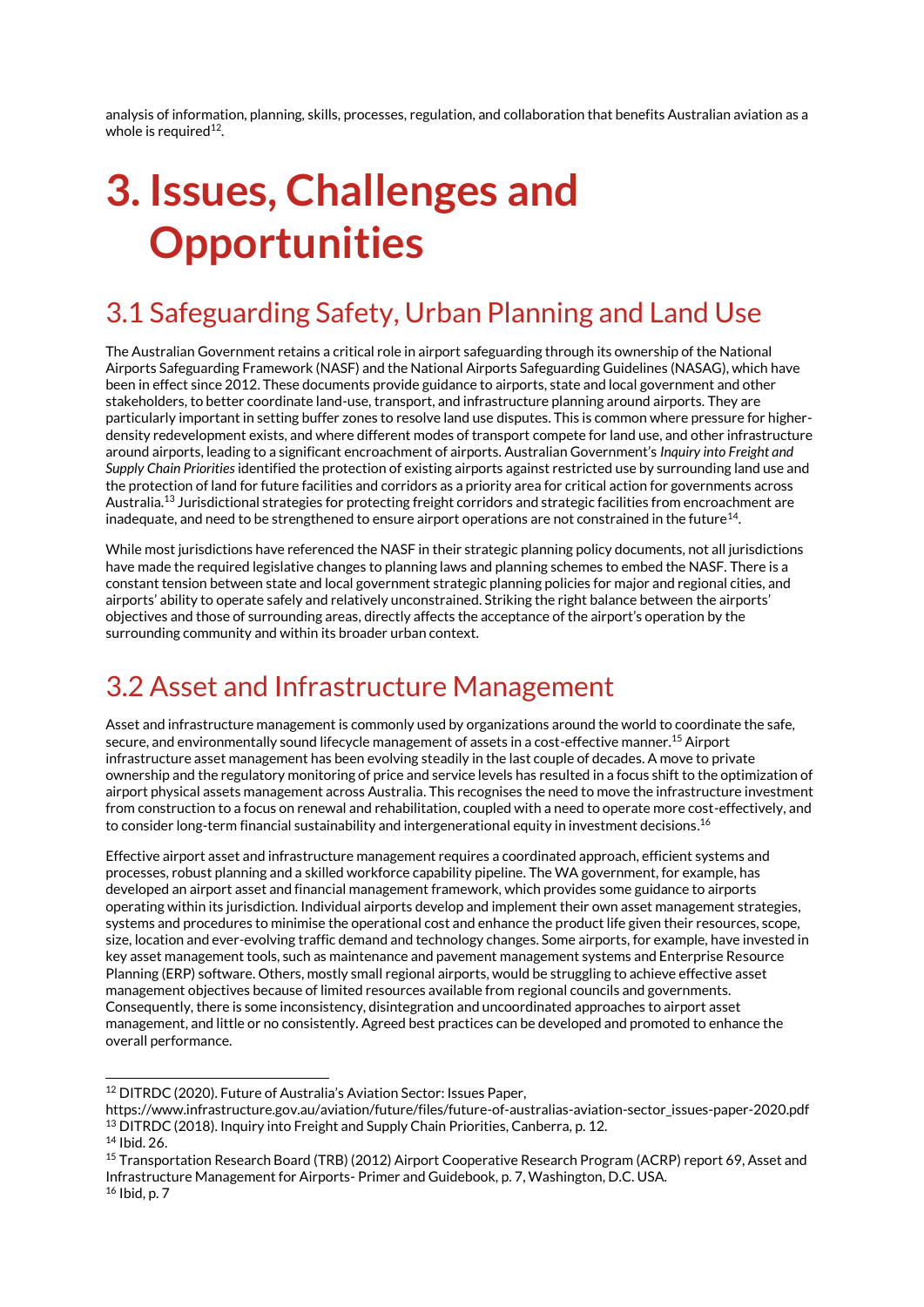The next step is to properly connect data to the overall strategic vision of an airport, and to plan the right asset and investments to achieve this. A holistic and integrated Airport Asset Management Plan (AAMP) is required to drive innovation and technological developments, and stimulate social and economic activity in airports, transforming them into local community activity hubs. AAMPs can maximise the effectiveness of limited resources for the airport's investment, operation and management. AAMPs require integrated, timely and relevant asset data to enable informed and proactive decisions to meet service level standards in the face of growing traffic demand. This approach requires the integration of processes across airport departments to align decision making towards the achievement of the airport strategic objectives and key performance targets. Adoption and integration of digital technologies with new intelligent services, software into daily airports operations can significantly increase their efficiency and improve asset management capabilities and performance analysis.

# <span id="page-8-0"></span>3.3 Regional Airports

Commercial aviation that can sustain viable passenger and freight services is rare but vital for small regional communities. These services account for 45% of Australian tourism carrying 15 million passengers on more than 360,000 flights per annum. <sup>17</sup> Regional aviation is often low demand and operates in isolated areas where revenue, costs of products, services and staff availability are challenging. The greater the distance that regional Australia is from major centres, the greater its reliance on air transport. The different, and sometimes competing, nature of tourism, community access, natural disasters, resources industry and government services results in conflicting requirements that may be difficult to service or resolve. The number of regional routes, airports, and airlines for regular passenger transportation (RPT) has been declining for many years due to these commercial and demand limitations.

Serving regional and remote communities is difficult due to distance, low passenger demand and high operating costs. However, these factors must be weighed against the public good of providing access to high level education, medical and commercial services. State Governments are responsible for regulating air services on low volume RPT routes or subsidising under contract as part of a community service obligation (CSO) network where there is likely to be limited or no competition. The Commonwealth Government subsidises a minimum weekly service for passengers, mail, and freight in 266 locations in remote Australia through its Remote Air Services Subsidy Scheme $^{\rm 18}$ .

Regional airport facilities provide essential services for aeromedical evacuations, fire and other emergency services and other local requirements, including over 6000 emergency evacuations each year. <sup>19</sup> While public transport is heavily subsidised in cities, the level of State and Commonwealth Government financial support for regional aviation is slight. Some regional airports and services are commercially viable and may sustain competition, but others may require government funding and protection via regulation or subsidy. Policies should encourage and facilitate private investments as well as supporting future technologies in automation, counterterrorism, environmental and public health emergencies.

# <span id="page-8-1"></span>3.4 Development and Technology

In the past century, airports have transformed from being a place for embarking and disembarking passengers to an advanced business precinct, embracing an extensive array of business activities, and catalysing local economic growth and prosperity. Cutting-edge technology, such as autonomous devices and ultralight materials, create opportunities to transform the mobility system by enabling new business models and mobility services. Innovations are continually emerging in aviation, including unmanned aircraft, artificial intelligence, biometrics, robotics, blockchain, navigation, alternative fuels, and electric aircraft.<sup>20</sup> Unmanned aerial vehicles (UAV) and electric vertical take-off and landing  $(eVTOL)^{21}$  will enhance and revolutionise aviation and many other industries as a result. The Internet of Things (IoT), Artificial Intelligence (AI), machine learning and data analytics are expected to revolutionise airport operations. and introduce improved processes, better tracking and handling of everything from aircraft to baggage. These are expected to improve the passenger experience, lower operating costs, improve security and expand services.

Essential to this digital transformation will be high performing, secure and very reliable wireless communications. Current public Wi-Fi networks and mobile phone networks will need upgrading. Private wireless solutions can help an airport ensure safe, on-time and fully connected journeys. A 5G-ready, operational network would deliver the reliability, predictability and low latency needed for critical operational services and applications.

```
19 AAA (2018), Op Cit.
```
<sup>17</sup> Australian Airports Association (AAA) fact sheet (2018). *Protect Regional Airports*.

<sup>18</sup> Department of Infrastructure,Transport, Regional Development and Communications. 'Remote Air Services Subsidy Scheme. https://www.infrastructure.gov.au/aviation/regional/rass.aspx

<sup>&</sup>lt;sup>20</sup> ICAO (2020) The Future of Aviation, https://www.icao.int/Meetings/FutureOfAviation/Pages/default.aspx <sup>21</sup> **DITRDC** (2020). Emerging aviation technologies: national aviation policy issues paper. Canberra: Australian Government.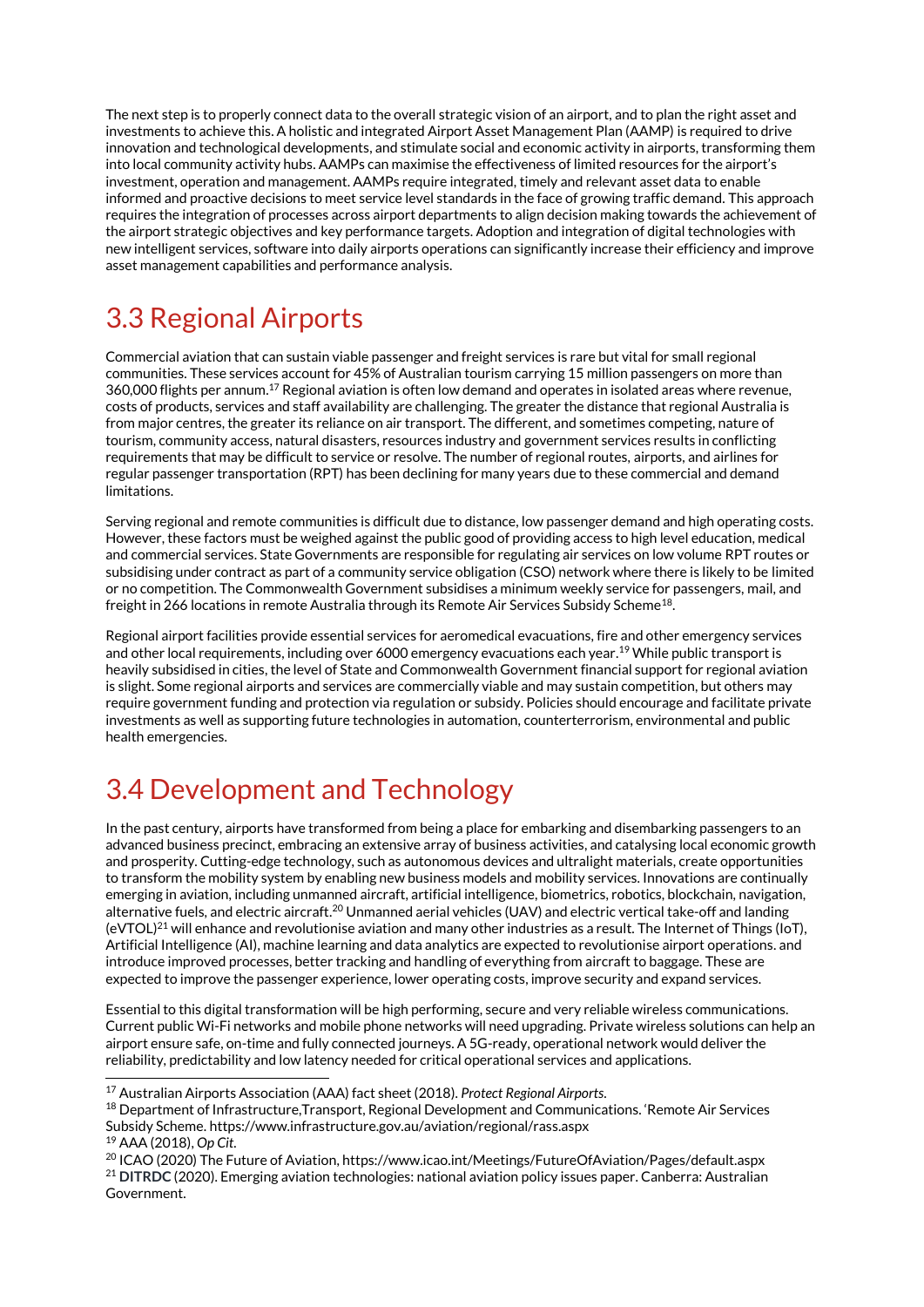There is an urgent need for both regulatory bodies and industry to develop and implement new and emerging technologies and evaluate their impact on aviation. New infrastructure, equipment and staff capability will be required for automated vehicles in car parks, new aircraft models, and automated, touchless passenger services. A policy framework is necessary to facilitate and support airports of various sizes and of different operational scope to accelerate the deployment of emerging technologies. Industry needs to make an objective assessment on the level of technology implementation that aligns with strategic vision and operational scale. Proactive and innovative strategic and action plans must take advantage of technology to enhance operational efficiency and transform travellers' experiences.

### <span id="page-9-0"></span>3.5 Environment and Sustainability

Sustainability is a broad concept which embraces environment, social and economic aspects of business operations and human activity. Even though aviation is an enabler of international mobility and is recognized as essential to achieving the UN Sustainable Development Goals<sup>22</sup>, the industry alone is responsible for 2 percent of the world's total carbon emissions globally and 3 percent of the carbon emissions in Australia before the pandemic.

Some of the main environmental and sustainable development issues for aviation include but are not limited to emissions, noise, land use in and around airports and energy consumption. Given that airports are complex infrastructure assets, the implementation of any new emission reduction initiatives typically require endorsement from multiple stakeholders. Airports will face different challenges in implementation according to operational size and scope. This may include lack of information or awareness of clean energy opportunities, lack of human and financial resources, or lack of strategic vision and/or leadership. Airport authorities must find a balanced approach for maximizing the capacity of airports and capitalise on the possibilities and potentials for future growth whilst simultaneously minimising the accompanying negative impacts. $^{23}$ 

While a policy and regulatory framework is needed to ensure safe and efficient operation of air transport, environmentally friendly materials, and cutting-edge technology are essential to embedding sustainability and resilience in the aviation sector now and in the future. The development of new polymers, composites, and stronger but lighter memory metals will lead to continued reductions in aircraft weight and fuel burn. Biofuels are strongly advocated for aircraft. On the ground, aircraft turnarounds and passenger terminals require significant quantities of electrical energy, gas, and potable and non-potable water as well as high quality waste disposal systems.

Telecommunications, security, lighting, heating, cooling, servicing, and ventilating large passenger terminals are energy intensive. Therefore, airports are developing new systems that can produce reliable and affordable sustainable energy and lower energy costs. Increasing the use of energy from renewable sources is one way in which airport operators are improving their environmental performance. Biomass boilers can increase the amount of natural light and ventilation, solar farms and battery storage should be encouraged to generate and store electrical energy along with boreholes to exploit sources of geothermal energy where feasible. Initiatives to encourage and facilitate public transport use for airport access are also essential<sup>24</sup>.

# <span id="page-9-1"></span>3.6 Safety

Safety in the aviation industry is paramount to business sustainability. Commercial aviation is regarded as an ultrasafe transportation system, $^{25}$  with less than one accident per million departures, $^{26}$  but safety remains a high priority, particularly in the general aviation sector. There have been an average of 1,627 wildlife strikes per annum in Australia and the number has been increasing.<sup>27</sup> Bird strikes are likely to happen during take-off and landing, particularly at Brisbane, Sydney and Darwin airports, while impacts with non-flying animals when the aircraft is rolling for take-off or landing are more common in Adelaide, Melbourne, Brisbane and Perth.<sup>28</sup> A permanent solution, mostly related to the management of the local ecosystem, requires an integrated and multidisciplinary approach including airport operators, airlines, local governments, and universities.

<sup>28</sup> ATSB (2018) Australian aviation wildlife strike statistics. https://www.atsb.gov.au/publications/2018/ar-2018- 035/

<sup>&</sup>lt;sup>22</sup> ICAO (2020) The Future of Aviation, https://www.icao.int/Meetings/FutureOfAviation/Pages/default.aspx <sup>23</sup> Maha Mousavi Sameh and Juliana Scavuzzi, 2016, Environmental sustainability measures for airports. Occasional

paper series: sustainable international civil aviation. <sup>24</sup> Budd L., and Budd T., 2013, Environmental technology and the future of flight. Sustainable Aviation

Futures (Transport and Sustainability, Vol. 4), Emerald Group Publishing Limited, pp. 87-107.

<sup>25</sup> Amalberti, R. (2001). The paradoxes of almost totally safe transportation systems. Safety Science, 37(2–3), p. 109– 126.

<sup>26</sup> Boeing (2019). Statistical Summary of Commercial Jet Airplane Accidents, Worldwide Operations 1992-2018. Seattle: Boeing. Available a[t http://www.boeing.com/resources/boeingdotcom/company/about\\_bca/pdf/statsum.pdf](http://www.boeing.com/resources/boeingdotcom/company/about_bca/pdf/statsum.pdf) <sup>27</sup> ATSB (2020) Aviation statistics, web page: https://www.atsb.gov.au/aviation/aviation-statistics/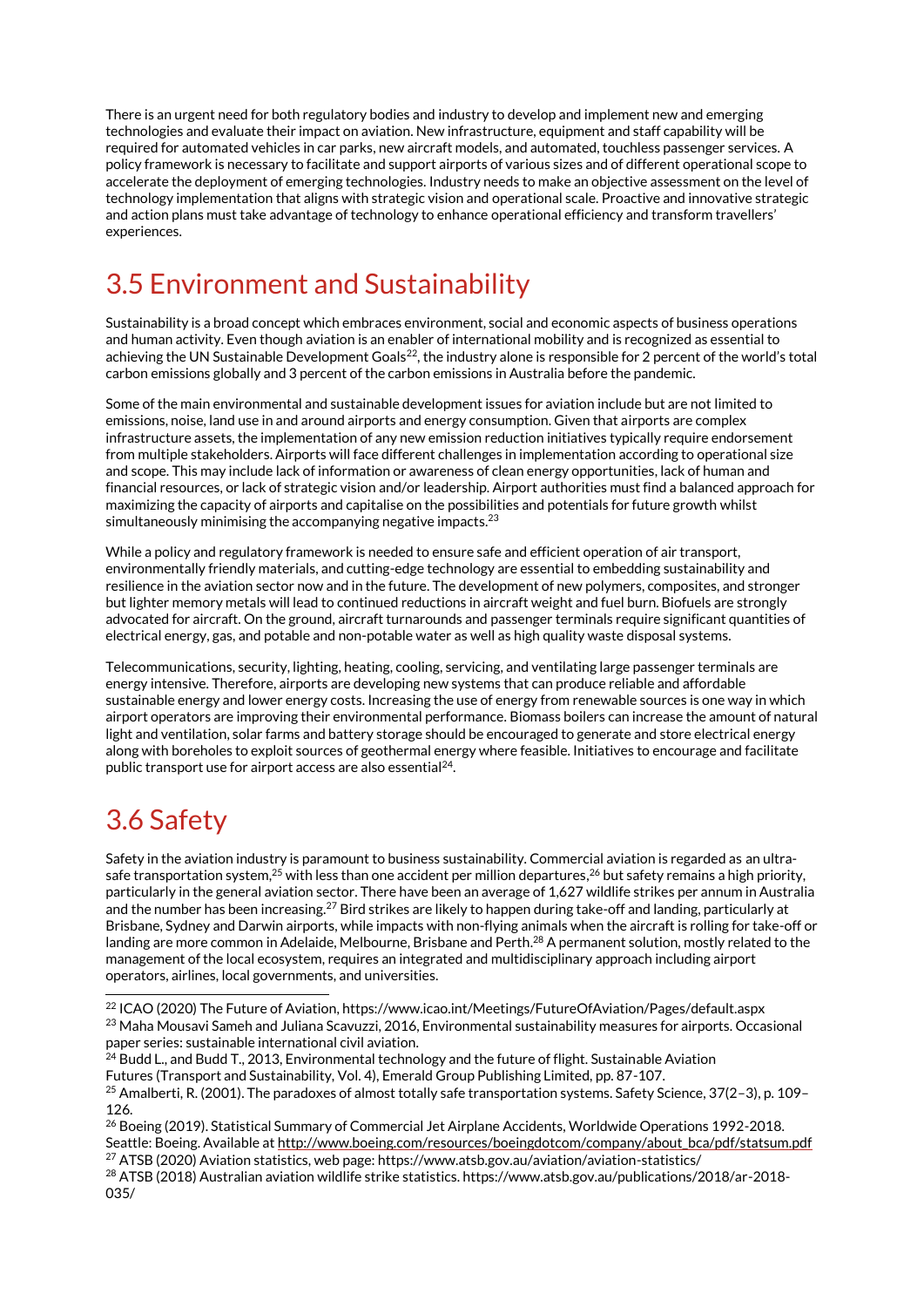Emerging aviation technologies, such as unmanned aerial vehicles (UAVs) and eVTOLs may change the level and severity of these risks. While drones will expand the airport to tackle current problems, such as birds and inspections, they can also endanger flights. If eVTOLs become integral to airports for transporting passengers to and from the city as expected, then new infrastructure and engineering solutions will be required to guarantee safety standards are met and maintained.

# <span id="page-10-0"></span>3.7 User Experience and Security

The passenger experience includes purchasing tickets, airport arrival drop off and parking, check-in, baggage management, security and border control (in case of international flights) and boarding. These are followed by disembarking, border control, baggage claim and exiting the airport.<sup>29</sup> The process can average between 1.5 and 3 hours. <sup>30</sup> Reducing this time while maintaining the same quality, security and safety standards is a significant challenge, that impacts not only passengers but also airlines. Flight delays resulting from thorough screening requirements for larger numbers of passengers, or if the passenger and baggage screening equipment is insufficient, or even when the level of threat is increased. $^{\rm 30}$ 

Airports will be required to adapt to new pre-boarding health check protocols such as quick COVID-19 tests or temperature checks, which will create new hurdles for swift passenger movement, time and appropriate costs. This will need to be managed through emerging technologies, such as biometric recognition (facial, fingerprint or iris), which have shown promising results in streamlining security and health screening, passenger identification validation, baggage check-in and boarding with minimal physical documentation or human interface required. These results indicate that technology can make the process effective, safer and provide a better passenger experience with minimum disruption<sup>31</sup>.

People with disabilities or special needs are the passengers that struggle most in an airport, even in major or central airports that can afford providing special assistance. The struggle is greater in regional and remote airports with less facilities. <sup>32</sup> Australian airports can rethink their business, focusing on new technologies and facilities to improve passengers' experience, to be more inclusive, while maintaining health, safe and security standards.

### <span id="page-10-1"></span>3.8 Air Cargo

Air freight operations differ significantly from other modes and are approximately 10-15 times more expensive than surface transport options.<sup>33</sup>. It is only on long haul routes, or where time or the product condition is critical, that the speed of delivery achieved by airborne distribution compensates for this extra initial cost.

In Australia, this means that international high value or time sensitive products (20% by value, 0.01% by weight) worth approximately A\$50 billion are moved by air per year. $^{34,35}$  Pre-COVID, the greatest air cargo sector growth was forecast to be in higher value handling operations (temperature controlled, time sensitive such as high-quality food products) and e-business items (mostly for import to Australia). <sup>36</sup> The importance of cargo to full-service airlines is approximately 12% of airline turnover, which makes cargo a key generator of revenue in the typically cost sensitive, low margin passenger airlines.

Most international freight is carried as belly cargo on passenger flights (approximately 80% into Australia) while approximately 45% of domestic freight is carried in full freighter aircraft. However, during the COVID crisis this reliance on passenger aircraft resulted in significant rises in freight rates and highlighted a structural weakness in the

<sup>&</sup>lt;sup>29</sup> Tuchen, S.; Arora, M; Blessing, L. (2020). Airport user experience unpacked: Conceptualizing its potential in the face of COVID-19, Journal of Air Transport Management, 89.

<sup>30</sup> Naji, M., Abdelhalim, S., Al-Ani, A., & Al-Kilidar, H. (2018). Airport security screening process: a review. In CICTP 2017: Transportation Reform and Change—Equity, Inclusiveness, Sharing, and Innovation, pp. 3978-3988. Reston, VA: American Society of Civil Engineers.

<sup>31</sup> Hong, J. W., Oh, J. H., & Lee, H. K. (2019). Smart Airport and Next Generation Security Screening Technology. Electronics and Telecommunications Trends, 34(2), 73-82.

<sup>32</sup> Guerreiro, J., Ahmetovic, D., Sato, D., Kitani, K., & Asakawa, C. (2019). Airport accessibility and navigation assistance for people with visual impairments. In Proceedings of the 2019 CHI Conference on Human Factors in Computing Systems (pp. 1-14).

<sup>33</sup> Morrell, P & Klein, T (2018), Moving Boxes by Air: the economics of international air cargo, ISBN : 9781351719926 34 Inquiry into the National Freight and Supply Chain Priorities - Supporting Paper No1 - Air Freight, Department of Infrastructure, Regional Development and Cities, 2018

<sup>35</sup> Australian Airports Association Airport Fact Sheet, February 2018

<sup>36</sup> International Air Freight Indicator, Infrastructure Partnerships Australia (2019)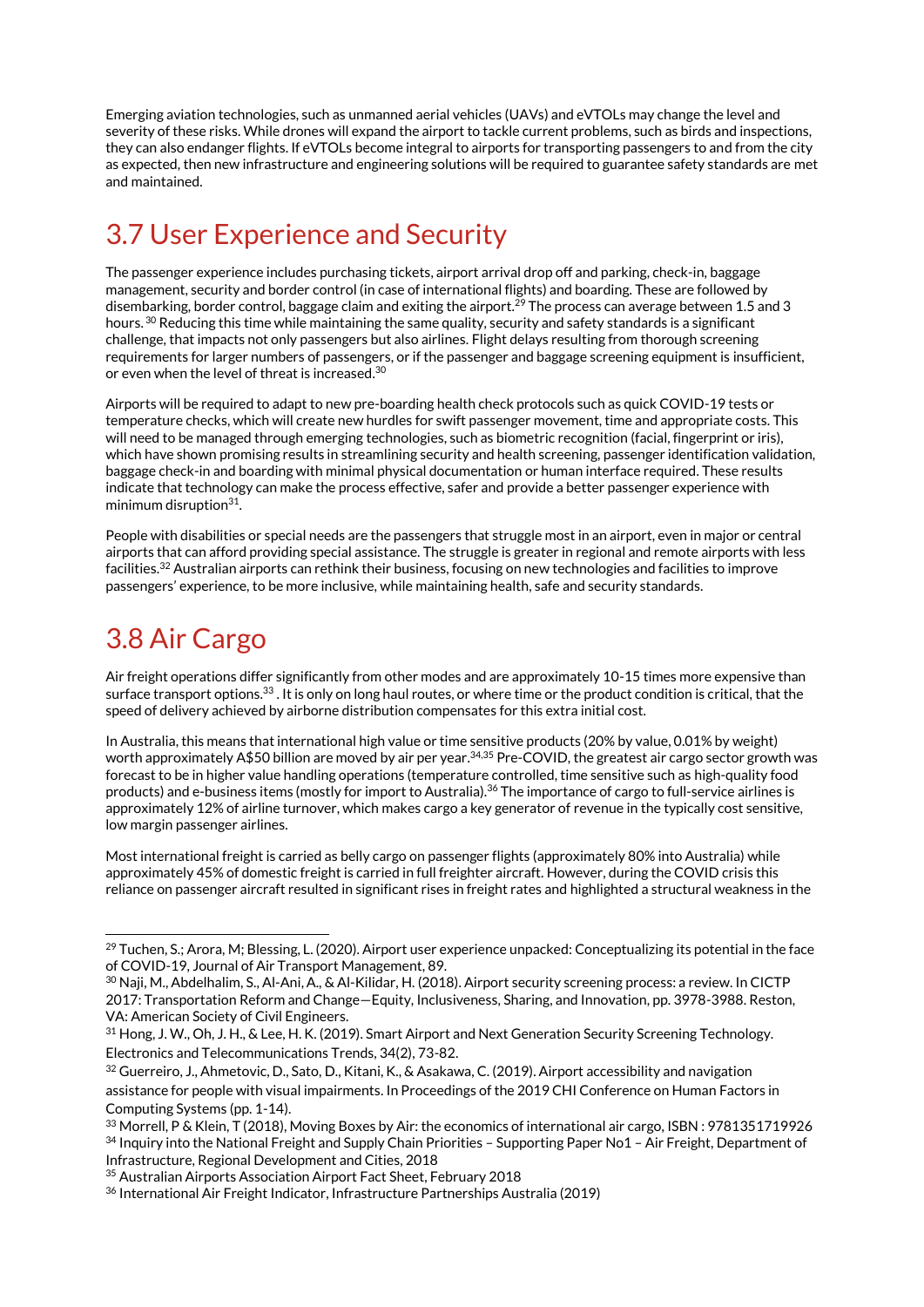Australian air freight sector and dependencies on passenger aircraft routing, schedule frequency and aircraft type limitations.

In global trade route terms, Australia is relatively remote with little transit traffic and has a relatively small population (and a small market) with the main air cargo export routes being Trans-Tasman and into Southern/Central Asia. The main air freight import airport is Sydney, which also serves as the main airport for international passengers entering Australia, but freight may ultimately transition to Western Sydney Airport after 2026 as it will have no curfew and is well linked to the main east coast road infrastructure.

The linkage to road infrastructure is essential, as air freight offers a conduit into vital world markets for high value products, so the development and manufacture of these items can be emphasised, but only if smooth transit from areas of production and processing can be facilitated. Alongside this, a clearer emphasis on reducing handling time and costs, particularly across the modal transfers, will reduce freight costs and increase the attractiveness of Australian products and freight operations in Australia.

The development of cargo capacity at regional airports is limited by the relative lack of belly-hold capacity in smaller, single aisle aircraft, flight frequency, lower demand from lower population density and the lower operating costs associated with road transport. UAV delivery is being trialled in urban areas but is limited to first and last mile operations where traffic congestion offsets the current limitations of such approaches. Similarly, interstate and longhaul cargo transport are unlikely to be automated in the medium term. This is an emerging area requiring significant work to establish guidelines and regulations.

#### <span id="page-11-0"></span>3.9 Workforce Development and Inclusion

The aviation industry requires a wide array of skills ranging from operational flying, technical support, ICT, security, transport, border control, catering, waste management and ground handling to support services encompassing safety and hazard management. Employees working in the airport environment graduate from different institutions with different competencies and levels of proficiency. With the strong development of airlines in Asia Pacific region, these skilled personnel are in huge demand. Aviation is one of the sectors where technology is accelerating the pace and prospect of jobs being replaced by automation and the skills associated with them becoming obsolete, so employers need to plan for future capability. COVID-19 has forced airlines to reduce staff which has led to a temporary oversupply of qualified personnel and aviation workers to seek opportunities in other industries. <sup>37</sup> Getting skilled workers back in the industry will require a considerable amount of re-training. 38,39

Currently, there are a suite of educational providers, including nine higher education (HE) institutions (see Table 1) $^{40},$ pilot training schools and several vocational organisations, that offer aviation related programs, ranging from certificate qualifications, diplomas, bachelor's degrees and postgraduate research programs. These institutions have played a critically important role in providing pipelines of highly skilled workers to the sector, for jobs as pilots, aircraft maintenance engineers, airline and airport operational specialists, security screeners, ground handling specialists and other personnel. However, it is also acknowledged that some discrepancies exist between the program offerings and industry demand.41,42 Technology advancement and anticipated changes to the sector due to COVID requires aviation education and training to adapt to industry needs and ensure that graduates are future-ready.

Table 1: Overview of higher education aviation programs in Australia

|                   |                        | Program                       |                          |                 |
|-------------------|------------------------|-------------------------------|--------------------------|-----------------|
| <b>University</b> | <b>Education level</b> | <b>Aviation</b><br>management | Aerospace<br>engineering | <b>Aviation</b> |

*<sup>37</sup> <https://www.boeing.com/commercial/market/pilot-technician-outlook/>*

12/Web%20List%20-%20V41%20-%20201222\_0.pdf

*<sup>38</sup> [https://www.theguardian.com/business/2020/oct/04/pilot-scheme-planes-may-be-grounded-but-theres-work-on](https://www.theguardian.com/business/2020/oct/04/pilot-scheme-planes-may-be-grounded-but-theres-work-on-australias-farms)[australias-farms](https://www.theguardian.com/business/2020/oct/04/pilot-scheme-planes-may-be-grounded-but-theres-work-on-australias-farms)*

*<sup>39</sup> <https://www.abc.net.au/news/2020-10-19/airline-workers-use-other-skills-to-survive-coronavirus/12762014>* <sup>40</sup> Please note that the table only lists higher education institutions in Australia which provide aviation-related degree programs. Those training and program providers that offer non-degree programs, such as diploma programs, are not included in this table. For EA accredited aerospace engineering programs HE institutions, please refer to the [document here](https://www.engineersaustralia.org.au/sites/default/files/2020-12/Web%20List%20-%20V41%20-%20201222_0.pdf) for more detailed information. Aviation programs provided by Australian HE institutions are not accredited by any organisation. https://www.engineersaustralia.org.au/sites/default/files/2020-

<sup>41</sup> Peksatici, O., and Ergun, Hande Sinem., (2019), The gap between academy and industry-A qualitative study in Turkish aviation context, Journal of Air Transport Management, 79 (2019) 101687

 $42$  Lappas, I., and Kourousis, K., (2016), Anticipating the need for new skills for the future aerospace and aviation professionals, Journal of Aerospace Technology and Management, Vol 8, No 2.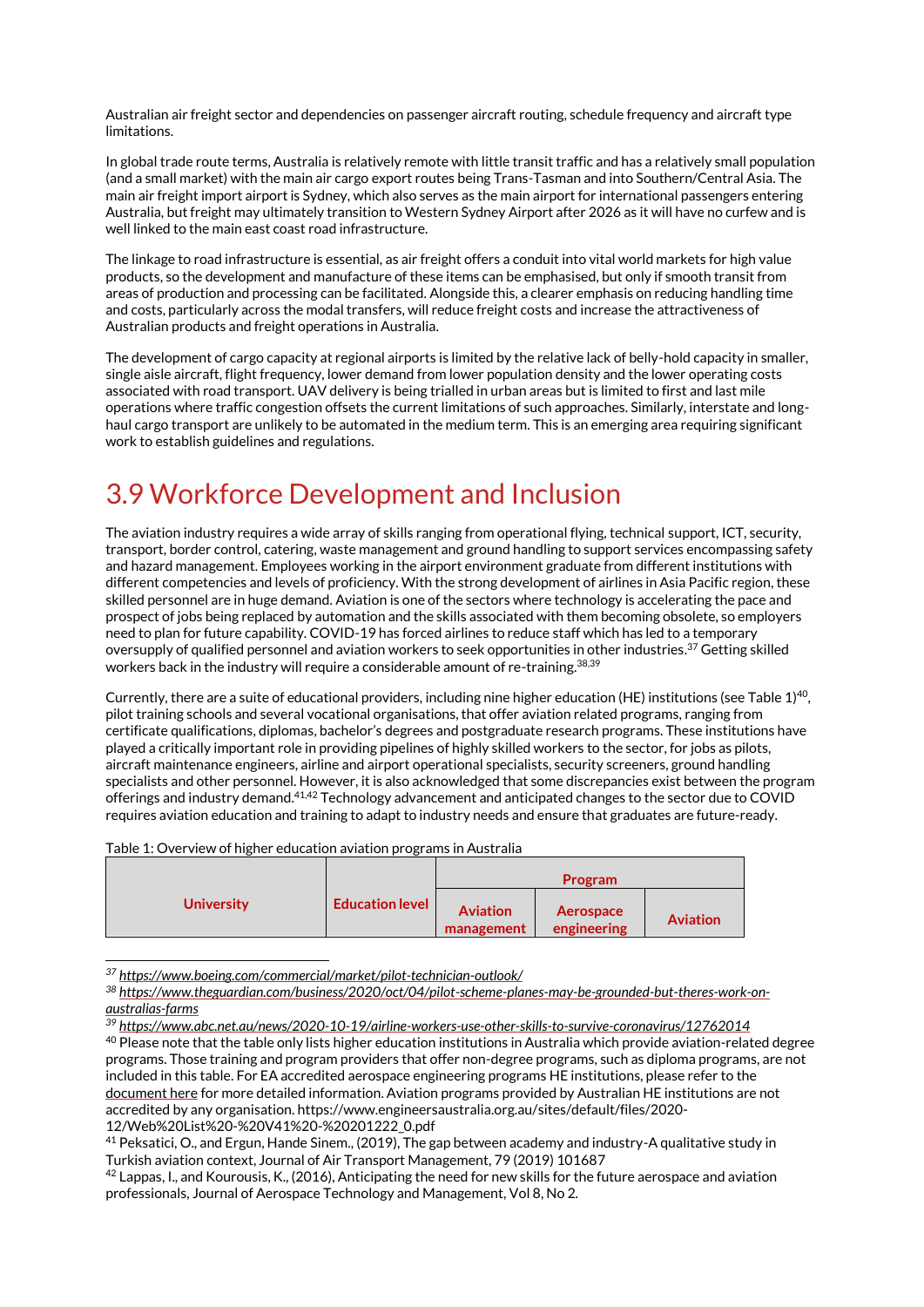|                                      |                                 |    |       | piloting |
|--------------------------------------|---------------------------------|----|-------|----------|
| <b>Central Queensland University</b> | Undergraduate                   | Υ  | --    | Υ        |
| <b>Edith Cowen University</b>        | Undergraduate                   | -- | $- -$ | Υ        |
| <b>Griffith University</b>           | Undergraduate<br>& Postgraduate | Y  |       | Υ        |
| Monash University                    | Undergraduate<br>& Postgraduate |    | Y     |          |
| <b>RMIT University</b>               | Undergraduate<br>& Postgraduate | Y  | Υ     | Υ        |
| Swinburne University                 | Undergraduate                   | Υ  | $- -$ | Υ        |
| <b>UNSW</b>                          | Undergraduate<br>& Postgraduate | Y  |       | Υ        |
| University of Southern<br>Queensland | Undergraduate<br>& Postgraduate | Y  | $-$   | Y        |
| University of South Australia        | Undergraduate                   | Υ  |       | ٧        |

Table 1: Overview of higher education aviation programs in Australia

The long-term skills demand of the aviation industry will be market driven. Cross industry collaboration is needed to inform government and training providers to support emerging capability requirements . A skills analysis and development framework with multi-dimensional initiatives is essential and urgent. These include:

- Identifying the skills and competencies to support transition into new technologies.
- On the job training in technology and management for employees in the similar profile.
- Analysis and development of a detailed skills framework as guidance for education providers.
- Scheduled training with aerospace manufacturing companies for operation and maintenance of future aircraft.
- Providing competency-based training aligned with futuristic automation.
- Universities and TAFEs introducing technical courses with internships provided by airlines.
- Introducing vocational education and training (VET) loans for aviation related training.

Like all industries, aviation would benefit from employing diverse people. In 2017, the International Civil Aviation Organisation (ICAO) established a Gender Equality Programme,<sup>43</sup> with the primary aim of facilitating and coordinating targeted programmes and projects to enable progress towards gender equality by 2030. The Australian aviation industry needs to provide more avenues and awareness when it comes to employment opportunities for women, indigenous and culturally diverse people in aviation, including education programs and scholarships for young people interested in STEM.

The 2018 "Expert Panel Report on Aviation Skills and Training identified a range of opportunities to improve the effectiveness of the aviation training framework, including diversity.<sup>44</sup> Some recommendations have been addressed by government via firm initiatives such as *Women in Aviation/Aerospace Australia* (WA/AA)<sup>45</sup> and steps are being taken to provide greater opportunities for women in the aviation industry. Relevant mobility provisions, structural arrangements, easy access, workplace equality, to name a few, should be incorporated to promote diversity and inclusion.

<sup>43</sup> ICAO, Gender Equality, https://www.icao.int/annual-report-2019/Pages/supporting-strategies-human-resourcesmanagement-gender-equality.aspx 44

https://www.infrastructure.gov.au/aviation/publications/files/Final\_Report\_of\_the\_Expert\_Panel\_on\_Aviation\_Skills\_ and\_Training.pdf

<sup>45</sup> https://www.infrastructure.gov.au/aviation/wiai/index.asp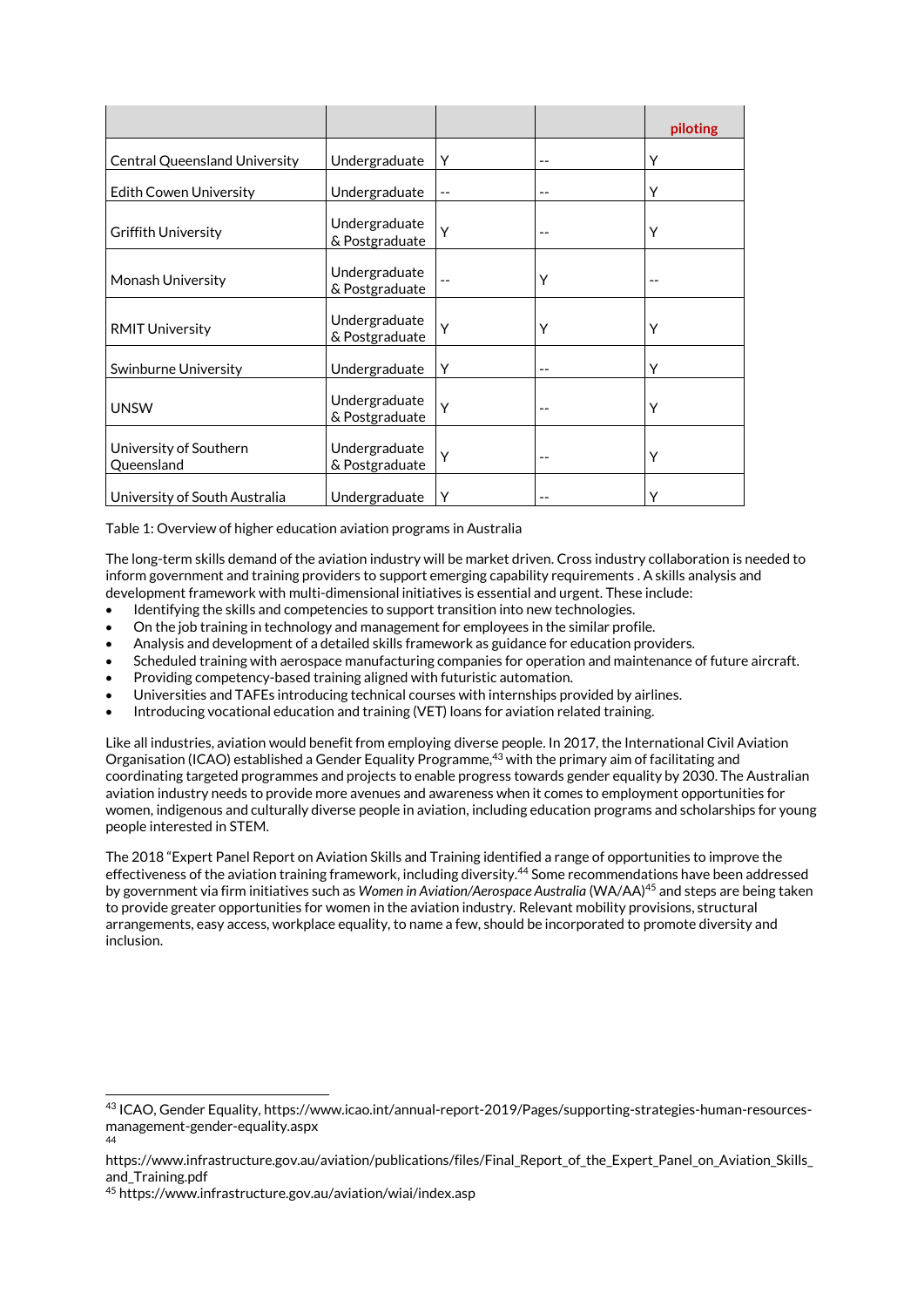# <span id="page-13-0"></span>**4. Recommendations**

The following table (Table 2) summarises the proposed recommendations.

Table 2. Summary of proposed recommendations

| Alignment with the<br>issues identified and<br>discussed in this DP | <b>Recommendations</b>                                                                                                                                                                                                                                                                                                                                          |
|---------------------------------------------------------------------|-----------------------------------------------------------------------------------------------------------------------------------------------------------------------------------------------------------------------------------------------------------------------------------------------------------------------------------------------------------------|
| Safeguarding safety,<br>urban planning, and<br>land use             | • Policies and guidelines need to be in place with State and Local governments to<br>protect strategic facilities from encroachment consistent with the National Airports<br>Safeguarding Framework (NASF) and the National Airports Safeguarding Guidelines<br>(NASAG).<br>• National standards for airport engineering - design, construction and maintenance |
|                                                                     | are required.                                                                                                                                                                                                                                                                                                                                                   |
| Regional aviation                                                   | • Government policies should consider improving financial support programs for<br>regional aviation, encouraging, and facilitating private investment into<br>infrastructure and other associated services, supporting future technologies and<br>continuing subsidies and route regulation where required.                                                     |
|                                                                     | • A more collaborative approach is needed to encourage data collection and sharing<br>between all stakeholders to support effective policymaking and planning new<br>projects, operations, maintenance, and new infrastructure.                                                                                                                                 |
| Asset and                                                           | • National guidelines for regional airport assets and financial management should be<br>developed and applied.                                                                                                                                                                                                                                                  |
| infrastructure<br>management                                        | • Empirical evidence is needed for a better understanding of the current asset<br>management practice of Australian airports to better inform policymaking.                                                                                                                                                                                                     |
| Development and<br>technology                                       | • Governments and the aviation industry need to collaborate on the planning and<br>implementing of new and emerging technologies for aviation investment and<br>operation.                                                                                                                                                                                      |
|                                                                     | • Aviation regulators need to develop guidelines, standards and regulations for new<br>aviation technologies including unmanned aerial vehicles (UAV) and electric vertical<br>take-off and landing (eVTOL).                                                                                                                                                    |
| Environment and<br>sustainability                                   | • An integrated and multidisciplinary approach is required to develop a permanent<br>solution to manage the environmental impacts across the whole aviation value<br>chain, which includes airport operators, airlines, local governments, and universities.                                                                                                    |
| Safety                                                              | . Infrastructure and new engineering solutions will be required to guarantee the<br>safety standards are maintained.                                                                                                                                                                                                                                            |
| User experience and<br>security                                     | • Australian airports must rethink their business, focusing on new technologies to<br>improve passenger experience, including for people with disabilities.                                                                                                                                                                                                     |
| Air cargo and freight                                               | • States and Territories need to strengthen strategies for protecting freight corridors.                                                                                                                                                                                                                                                                        |
|                                                                     | • Airports need to emphasise reduced handling times and costs for freight<br>(particularly across the modal transfers and between services), in conjunction with<br>government and private service providers.                                                                                                                                                   |
| Workforce planning<br>and inclusion, skills                         | • Governments, airlines, and airports should develop and implement workforce<br>strategies and plans to ensure skilled staff are available in conjunction with<br>education providers.                                                                                                                                                                          |
| development                                                         | • All levels of Government and private sector interests should collaborate so that<br>there is more diversity in the aviation workforce.                                                                                                                                                                                                                        |
|                                                                     | • Aviation and aerospace engineering program providers need to work<br>collaboratively with industry to define the skills set required and to co-design their<br>program delivery to ensure the aviation/aerospace engineering graduates are job<br>and future ready.                                                                                           |